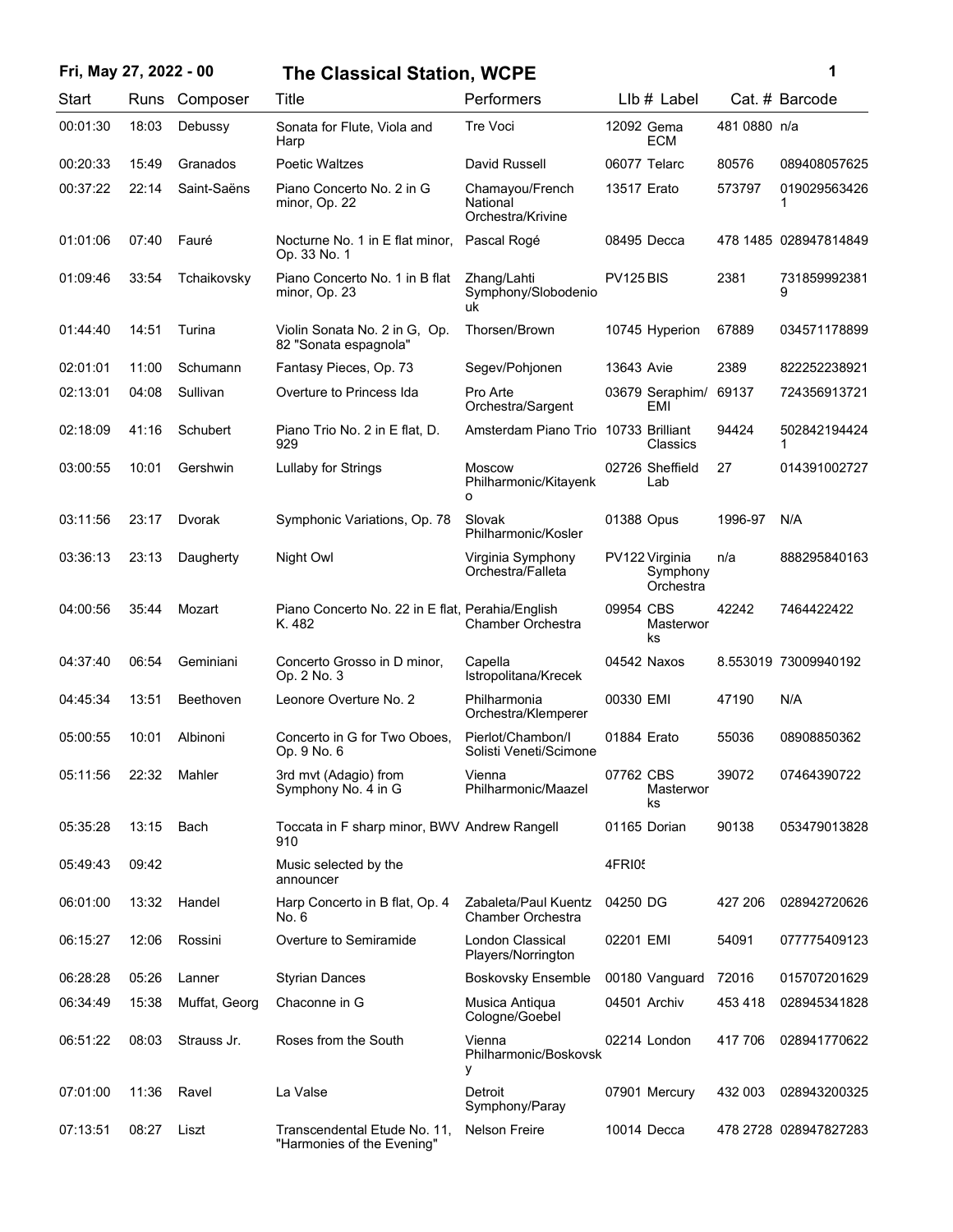| Fri, May 27, 2022 - 07 |       |                | <b>The Classical Station, WCPE</b>                              |                                                                 |             |                                   |              | 2                     |
|------------------------|-------|----------------|-----------------------------------------------------------------|-----------------------------------------------------------------|-------------|-----------------------------------|--------------|-----------------------|
| Start                  |       | Runs Composer  | Title                                                           | Performers                                                      |             | $Llb#$ Label                      |              | Cat. # Barcode        |
| 07:23:53               | 09:10 | Vivaldi        | Trumpet Concerto in B flat, RV Andre/Academy<br>548             | St.-Martin/Marriner                                             | 00248 EMI   |                                   | 47012        | n/a                   |
| 07:34:18               | 09:56 | Clerambault    | Symphony VII, "La Magnifique" Les Solistes du                   | <b>Concert Spirituel</b>                                        | 09246 Naxos |                                   |              | 8.553743 730099474320 |
| 07:45:29               | 13:56 | <b>Ibert</b>   | Escales (Ports of Call)                                         | Minnesota<br>Orchestra/Oue                                      |             | 04809 Reference 80<br>Recordings  |              | 030911108021          |
| 08:01:00               | 04:28 | Tchaikovsky    | Waltz from Sleeping Beauty,<br>Op. 66                           | Royal<br>Philharmonic/Rigby                                     |             | 13798 Brilliant<br>Classics       | 96146        | 502842196146<br>0     |
| 08:06:43               | 09:22 | Roellig        | Horn Concerto in E flat                                         | Tuckwell/Acad.<br>SMF/Brown                                     |             | 01128 London                      | 417406       | 028941740625          |
| 08:17:20               | 07:07 | Schubert       | Impromptu in A flat, D. 935 No. Andreas Haefliger<br>2          |                                                                 | 02490 Sony  |                                   | 53108        | n/a                   |
| 08:26:27               | 05:49 | Delius         | Intermezzo from Fennimore<br>and Gerda                          | Welsh National Opera<br>Orchestra/MacKerras                     | 01052 Argo  |                                   | 433 704      | 028943370424          |
| 08:33:31               | 07:19 | Albéniz        | Mallorca, Op. 202                                               | Julian Bream                                                    | 01508 RCA   |                                   | 14378        | 07863543782           |
| 08:42:05               | 08:05 | <b>Brahms</b>  | Two Intermezzi, Op. 118 Nos.<br>1 & 2                           | Van Cliburn                                                     | 02266 RCA   |                                   | 60419        | 090266041923          |
| 08:51:25               | 08:00 |                | Music selected by the<br>announcer                              |                                                                 | 4FRI08      |                                   |              |                       |
| 09:01:15               | 11:51 | Nielsen        | Helios Overture, Op. 17                                         | Danish National Radio 07778 Dacapo<br>Symphony/Dausgaard        |             |                                   |              | 6.220518 747313151868 |
| 09:14:21               | 33:22 | Beethoven      | Piano Concerto No. 4 in G, Op. Rubinstein/Boston<br>58          | Symphony/Leinsdorf                                              |             | 04863 RCA Victor 68083            |              | 09026680832           |
| 09:49:13               | 10:11 | Dvorak         | Finale from Piano Concerto in<br>G minor, Op.33                 | Firkusny/Czech<br>Philharmonic/Neuman<br>n                      | 02350 RCA   |                                   | 60781        | 090266078127          |
| 10:01:14               | 26:21 | Khachaturian   | Selections from Gayne                                           | Royal<br>Philharmonic/Temirkan<br>OV                            | 00226 EMI   |                                   | 47348        | 077774734820          |
| 10:29:05               | 30:19 | <b>Delibes</b> | Suite from Coppelia                                             | Royal Scottish National 13774 Chandos<br>Orchestra/Jarvi        |             |                                   | 5257         | 095115525722          |
| 11:01:14               | 16:44 | Ravel          | Noble and Sentimental Waltzes Paris                             | Orchestra/Martinon                                              | 06905 EMI   |                                   | 75526        | 724357552622          |
| 11:19:13               | 14:10 | Arne           | Symphony No. 4 in C minor                                       | Cantilena/Shepherd                                              |             | 00957 Chandos                     | 8403         | n/a                   |
| 11:34:53               | 13:18 | Berlioz        | Love Scene from Romeo &<br>Juliet, Op. 17                       | <b>Boston</b><br>Symphony/Munch                                 |             | 04972 RCA Victor 68979            |              | 090266897926          |
| 11:49:26               | 09:59 | Haydn          | Divertimento No. 2 in G                                         | Rampal/Stern/Rostrop 00229 Sony<br>ovich                        |             |                                   | 7786         | 07464377862           |
| 12:01:15               | 30:20 | Tubin          | Symphony No. 3, "Heroic"                                        | <b>BBC Philharmonic/K.</b><br>Jarvi                             |             | 09480 BBC Music 210               |              |                       |
| 12:32:50               | 14:25 | Schumann       | Papillons, Op. 2                                                | Marc-Andre Hamelin                                              |             | 06677 Hyperion                    | 67120        | 034571171203          |
| 12:48:30               | 10:48 | Mahler         | 3rd mvt (Funeral March) from<br>Symphony No. 1 in D, "Titan"    | Utah<br>Symphony/Fischer                                        |             | 12666 Reference 715<br>Recordings |              | 030911171520          |
| 13:01:08               | 10:12 | Wagner         | Prelude to Act 1 from Tristan<br>and Isolde                     | <b>Berlin</b><br>Philharmonic/Abbado                            | 06220 DG    |                                   | 02           | 0000985-028947437727  |
| 13:12:50               | 11:32 | Cimarosa       | Oboe Concerto in C minor                                        | Camden/City of<br>London Sinfonia/Ward                          |             | 05136 Naxos                       | 8.553991 N/A |                       |
| 13:25:52               | 31:36 | Chopin         | Etudes, Op. 25                                                  | Garrick Ohlsson                                                 |             | 05311 Arabesque 6718              |              | 026724671821          |
| 13:59:18               | 37:18 | Kalinnikov     | Symphony No. 1 in G minor                                       | Symphony Orchestra<br>of Russia/Dudarova                        |             | 06594 Olympia                     | 511          | 501552440511<br>3     |
| 14:37:51               | 08:14 | Debussy        | <b>Sirens from Nocturnes</b>                                    | French National Radio 06905 EMI<br>and TV<br>Orchestra/Martinon |             |                                   | 75526        | 724357552622          |
| 14:47:20               | 09:08 | Beethoven      | Piano Sonata No. 25 in G, Op. Maurizio Pollini<br>79 "Sonatina" |                                                                 | 01922 DG    |                                   | 427 642      | 028942764224          |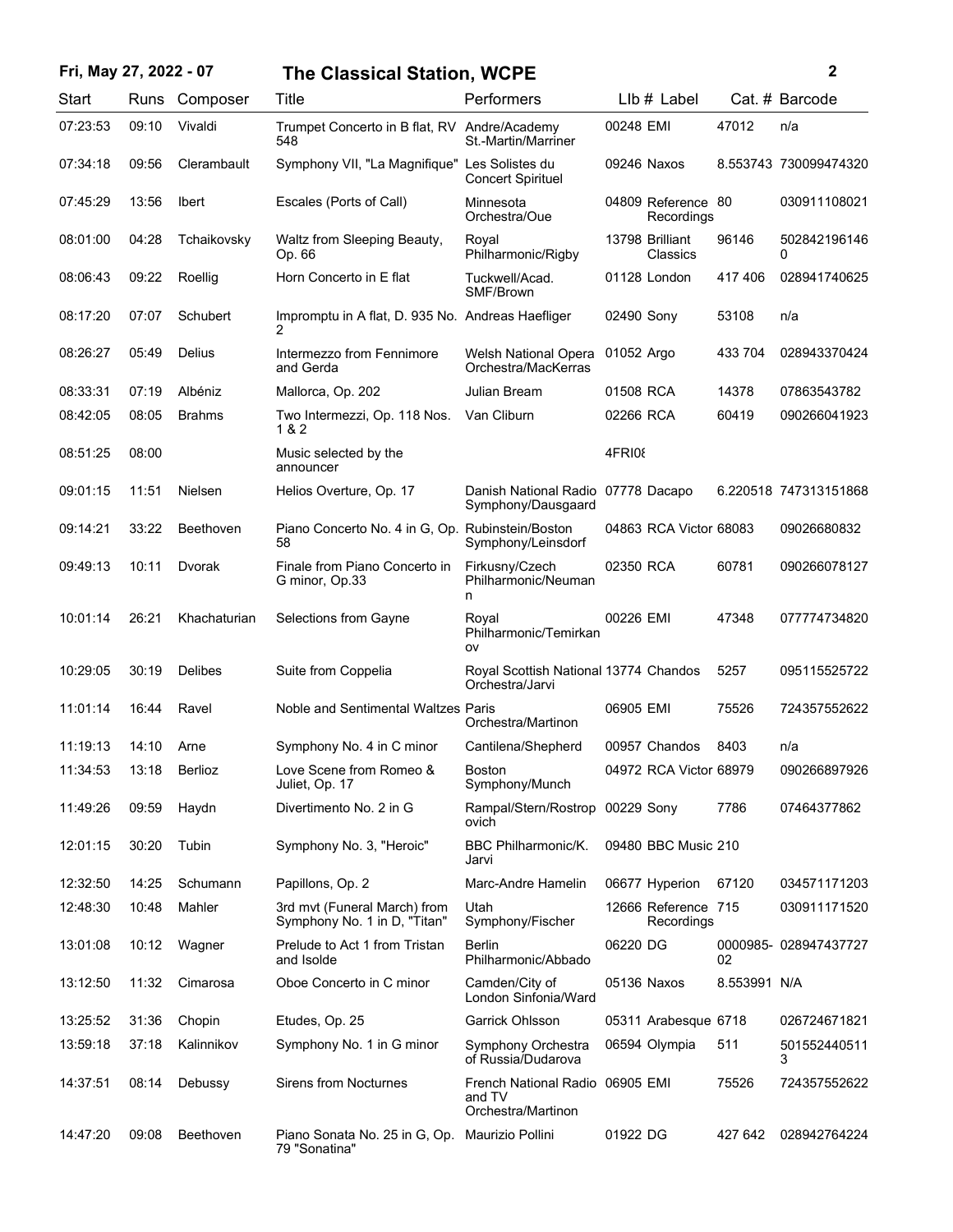## **Fri, May 27, 2022 - 15 3 The Classical Station, WCPE**

| Start    | Runs  | Composer         | Title                                                                | Performers                                                 | LIb # Label                           |         | Cat. # Barcode                 |
|----------|-------|------------------|----------------------------------------------------------------------|------------------------------------------------------------|---------------------------------------|---------|--------------------------------|
| 14:58:18 | 17:08 | Bach             | Cello Suite No. 1 in G, BWV<br>1007                                  | Yo-Yo Ma                                                   | 13892 Sony<br>Classical               | 85465   | 190758546520                   |
| 15:16:41 | 37:21 | Saint-Saëns      | Symphony No. 3 in C minor,<br>Op. 78 "Organ"                         | Alain/Vienna<br>Symphony/Pretre                            | 02273 Erato                           | 45696   | 022924569623                   |
| 15:55:02 | 04:29 | Liszt            | Liebestraum No. 3 in A flat                                          | John Ogdon                                                 | 11500 EMI                             | 57547   | 509994575472<br>2              |
| 16:00:46 | 08:03 | Giuliani         | Grand Overture, Op. 61                                               | David Russell                                              | 08180 Telarc                          | 80525   | 089408052521                   |
| 16:09:44 | 03:04 | Handel           | Ombra mai fu from Serse<br>(Xerxes)                                  | Fleming/Orchestra of<br>the Age of<br>Enlightenment/Bicket | 03323 Decca                           | 0       | B000316 028947554721           |
| 16:13:43 | 07:58 | <b>Borodin</b>   | In the Steppes of Central Asia                                       | Bavarian Radio<br>Symphony/Salonen                         | 00293 Philips                         | 412 552 | 028941255228                   |
| 16:22:36 | 09:54 | Vivaldi          | <b>Summer from Four Seasons</b>                                      | Bell/Academy of St.<br>Martin-in-the-Fields                | 07752 Sony                            | 11013   | 886971101324                   |
| 16:33:45 | 20:50 | Grofé            | <b>Hollywood Suite</b>                                               | <b>Bournemouth</b><br>Symphony/Stromberg                   | 05142 Naxos                           |         | 8.559017 636943901724          |
| 16:55:30 | 03:58 | Bach             | Sleepers, Awake!                                                     | Gordon<br>Fergus-Thompson                                  | 04588 ASV                             | 2066    | 743625206623                   |
| 17:00:43 | 08:01 | Ireland          | Epic March                                                           | London<br>Philharmonic/Boult                               | 08105 Lyrita                          | 240     | 502092602402<br>$\overline{2}$ |
| 17:09:39 | 06:12 | Barry            | Somewhere in Time (End<br>Titles)                                    | City of Prague<br>Philharmonic/Raine                       | 10425 Silva<br>America                | 1033    | 738572103323                   |
| 17:16:46 | 13:33 | Korngold         | Overture to a Drama, Op. 4                                           | <b>BBC</b><br>Philharmonic/Bamert                          | 07006 Chandos                         | 9631    | 095115963128                   |
| 17:31:34 | 10:58 | Strauss Jr.      | Tales from the Vienna Woods                                          | Philadelphia<br>Orchestra/Ormandy                          | 00535 Sony                            | 39432   | 07464394322                    |
| 17:43:27 | 05:54 | Fauré            | Cantique de Jean Racine, Op.<br>11                                   | Chor Leoni/Loomer                                          | 08692 Cypress<br>Choral<br>Recordings | 0602    | 775020771529                   |
| 17:50:16 | 05:21 | Price            | Fantasie No. 2 in F sharp minor Goosby/Wang<br>for violin and piano  |                                                            | PV140 Decca                           | 33878   | 028948516643                   |
| 17:56:32 | 02:56 | Beach            | Lento Espressivo, Op. 125                                            | Silverstein/Eskin                                          | 01568 Northeaste 9004<br>rn           |         | n/a                            |
| 18:00:43 | 10:45 | <b>Bruch</b>     | Kol Nidrei, Op. 47 (Adagio on<br>Hebrew Melodies)                    | Maisky/Paris<br>Orchestra/Bychkov                          | 04277 DG                              | 435 781 | 028943578127                   |
| 18:12:23 | 08:19 | Barber           | Agnus Dei                                                            | The<br>Sixteen/Christophers                                | 08642 Coro                            | 16073   | 828021607325                   |
| 18:21:57 | 09:41 | Visée            | Suite in A minor                                                     | <b>Thibaut Garcia</b>                                      | Downk Erato                           | 523571  | n/a                            |
| 18:32:33 | 05:00 |                  | Music selected by the<br>announcer                                   |                                                            | 4FRI18                                |         |                                |
| 18:38:28 | 20:57 | <b>Bernstein</b> | Symphonic Dances from West<br>Side Story                             | NY.<br>Philharmonic/Bernstein                              | 04886 Sony                            | 63085   | 074646308523                   |
| 19:01:15 | 20:57 | Dukas            | La Peri                                                              | Czech<br>Philharmonic/Almeida                              | 05728 Supraphon 3479                  |         | 099925347925                   |
| 19:23:27 | 35:58 | Mozart           | String Quintet in C, K, 515                                          | Guarneri Quartet                                           | 01301 RCA                             | 7772    | 07863577722                    |
| 20:01:15 | 13:50 | Beethoven        | Piano Sonata No. 14 in C<br>sharp minor, Op. 27 No. 2<br>"Moonlight" | Wilhelm Kempff                                             | 04488 DG                              | 447 404 | 028944740424                   |
| 20:16:20 | 20:42 | Turina           | Piano Trio No. 1, Op. 35                                             | Nash Ensemble                                              | 10745 Hyperion                        | 67889   | 034571178899                   |
| 20:38:17 | 20:41 | Bach             | Partita No. 1 in B flat, BWV 825 Simone Dinnerstein                  |                                                            | 10120 Sony                            | 798943  |                                |
| 21:00:48 | 23:23 | Debussy          | La Mer (The Sea)                                                     | Rotterdam<br>Philharmonic/Saraste                          | 05071 Virgin                          | 61424   | 724356142428                   |
| 21:25:26 | 20:17 | Haydn            | Keyboard Concerto in D                                               | Pinnock/English<br>Concert                                 | 00412 Archiv                          | 415 518 | 028941551825                   |